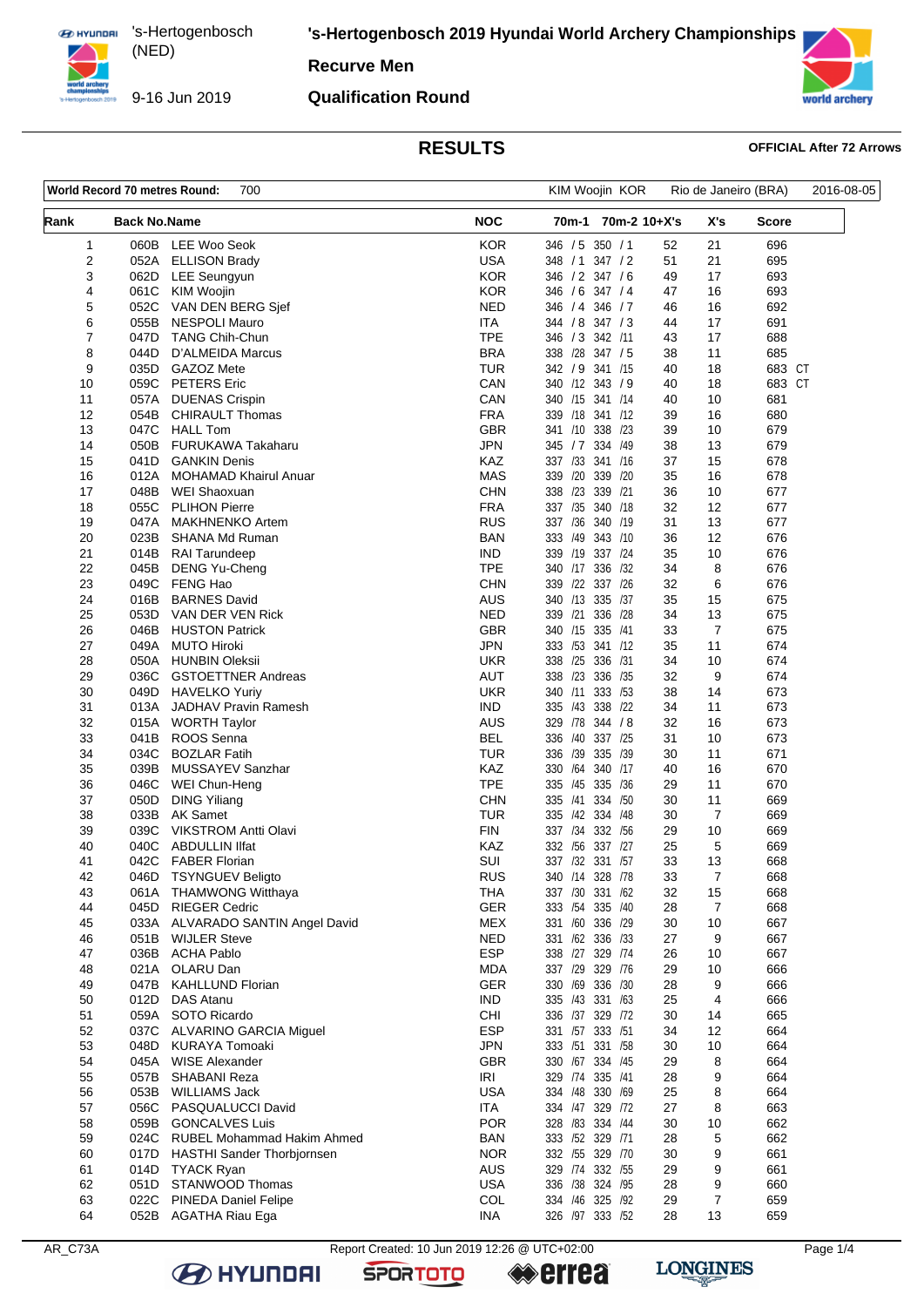9-16 Jun 2019

**'s-Hertogenbosch 2019 Hyundai World Archery Championships**

**Recurve Men**

### **Qualification Round**



## **RESULTS OFFICIAL After 72 Arrows**

|            | World Record 70 metres Round: | 700                                              |                                               | KIM Woojin KOR                        |          | Rio de Janeiro (BRA) |               | 2016-08-05  |
|------------|-------------------------------|--------------------------------------------------|-----------------------------------------------|---------------------------------------|----------|----------------------|---------------|-------------|
| Rank       | <b>Back No.Name</b>           |                                                  | <b>NOC</b>                                    | 70m-2 10+X's<br>70m-1                 |          | X's                  | Score         |             |
| 65         | 054C                          | <b>HAMOR Martin</b>                              | <b>CZE</b>                                    | 325 /99 334 /47                       | 28       | 12                   | 659           |             |
| 66         | 017B                          | <b>SZAFRAN Marek</b>                             | POL                                           | 333 /50 326 /87                       | 27       | 9                    | 659           |             |
| 67         | 025D                          | <b>ISLAM Md Tamimul</b>                          | <b>BAN</b>                                    | 338 /26 321 /119                      | 26       | 9                    | 659 CT        |             |
| 68<br>69   | 038D<br>019B                  | <b>CASTRO Daniel</b><br><b>NESTENG Baard</b>     | <b>ESP</b><br><b>NOR</b>                      | 325 /100 334 /46<br>330 /66 329 /75   | 26<br>24 | 9                    | 659 CT<br>659 |             |
| 70         |                               | 020B KLEIN Pit                                   | <b>LUX</b>                                    | 331 /60 328<br>/80                    | 22       | 6<br>5               | 659           |             |
| 71         | 037B                          | <b>JANTSAN Gantugs</b>                           | MGL                                           | 327 /87 331 /60                       | 27       | 6                    | 658           |             |
| 72         |                               | 014C ZOLKEPELI Muhamad Zarif Syahiir             | <b>MAS</b>                                    | 328 /82 330 /67                       | 26       | 4                    | 658           |             |
| 73         | 058B                          | MAXWELL Brian                                    | CAN                                           | 329 /72 328 /77                       | 29       | 9                    | 657           |             |
| 74         | 045C                          | <b>IRDYNEEV Erdem</b>                            | <b>RUS</b>                                    | 331 /63 326 /85                       | 27       | 11                   | 657           |             |
| 75         | 043C                          | <b>OLIVEIRA Bernardo</b>                         | <b>BRA</b>                                    | 327 /90 330<br>/64                    | 27       | 6                    | 657           |             |
| 76         | 033C                          | STRAJHAR Gasper                                  | <b>SLO</b>                                    | 322 /116 335 /37                      | 26       | 6                    | 657           |             |
| 77         | 055D                          | <b>EBERMANN Erik</b>                             | CZE                                           | 327 /92 330 /66                       | 24       | 5                    | 657           |             |
| 78         |                               | 035B GAFUROV Zokirjon                            | <b>UZB</b>                                    | 320 /123<br>336 /34                   | 24       | 5                    | 656           |             |
| 79         |                               | 018A HAGEN Paul Andre                            | <b>NOR</b>                                    | 326 /98 330 /68                       | 22       | 2                    | 656           |             |
| 80         |                               | 021B PILA Andres                                 | COL                                           | 321 /119 334 /43                      | 29       | 7                    | 655           |             |
| 81         | 054A                          | <b>GALIAZZO Marco</b>                            | ITA.                                          | 331 /59<br>324 /95                    | 26       | 8                    | 655           |             |
| 82         | 035C                          | <b>BOARDMAN Ernesto</b>                          | MEX                                           | 328 / 86 327 / 83                     | 24       | 7                    | 655           |             |
| 83         | 059D                          | VAZIRI TEYMOORLOOEI Milad                        | <b>IRI</b>                                    | 329 /77 326 /90                       | 21       | 3                    | 655           |             |
| 84         | 039D                          | DE BACKER Kurt                                   | BEL                                           | 330 /65<br>324 /103                   | 23       | 8                    | 654           |             |
| 85         | 062B                          | THEPNA Denchai                                   | <b>THA</b>                                    | 329 76 324 /95                        | 26       | 6                    | 653           |             |
| 86         | 017A                          | <b>BANDA Arpad</b>                               | HUN                                           | 330 /65 323 /101                      | 24       | 14                   | 653           |             |
| 87         | 020C                          | <b>TICAS Oscar</b>                               | ESA                                           | 330 /68 323 /101                      | 23       | 3                    | 653           |             |
| 88         |                               | 051A PURNAMA Hendra                              | <b>INA</b>                                    | 327 /93 326 /88                       | 21       | 6                    | 653           |             |
| 89         |                               | 046A WECKMUELLER Maximilian                      | GER                                           | 320 /125 333 /54                      | 20       | 10                   | 653           |             |
| 90         | 032C                          | LIAHUSHEV Alexander                              | <b>BLR</b>                                    | 322 /117 331 /59                      | 20       | 6                    | 653           |             |
| 91         | 037D                          | <b>MACHER David</b>                              | <b>AUT</b>                                    | 327 /88 325 /93                       | 25       | 6                    | 652           |             |
| 92         |                               | 041A TEKONIEMI Antti                             | <b>FIN</b>                                    | 328 /79 323 /101                      | 25       | 9                    | 651           |             |
| 93         | 044A                          | <b>RUFER Thomas</b>                              | SUI                                           | 337 /31 313 /155                      | 26       | 8                    | 650           |             |
| 94         | 021D                          | <b>REMAR Alen</b>                                | CRO                                           | 328 / 84 321 / 112                    | 25       | $\overline{7}$       | 649           |             |
| 95         | 057C                          | <b>AGUILAR Andres</b>                            | CHI                                           | 329 /73 320 /126                      | 21       | 10                   | 649           |             |
| 96         | 031D                          | <b>BAGER Dennis</b>                              | <b>DEN</b>                                    | 319 /130<br>329 /71                   | 27       | 5                    | 648           |             |
| 97         |                               | 014A NGUYEN Dat Manh                             | <b>VIE</b>                                    | 328 /85 320 /125                      | 22       | 4                    | 648           |             |
| 98         | 025B                          | EL HELALI Mimis                                  | <b>CYP</b>                                    | 324 /103<br>323 /101                  | 24       | 5                    | 647           |             |
| 99         | 056D                          | VALLADONT Jean-Charles                           | <b>FRA</b>                                    | 323 /113 324 /94                      | 23       | 10                   | 647           |             |
| 100        | 022B                          | <b>KARAGEORGIOU Alexandros</b>                   | GRE                                           | 324 /103 323 /101                     | 21       | 9                    | 647           |             |
| 101        | 044B                          | CASTRO Diego                                     | GUA                                           | 320 /124 327 /84                      | 19       | 6                    | 647           |             |
| 102        | 057D                          | <b>CARNEIRO Nuno</b>                             | <b>POR</b>                                    | 325 /102 321 /117                     | 20       | 6                    | 646           |             |
| 103        | 034A                          | SODIKOV Jamshid                                  | <b>UZB</b>                                    | 327 /89 319 /134                      | 20       | 5                    | 646           |             |
| 104        | 058A                          | <b>MATOS Tiago</b>                               | <b>POR</b>                                    | 326 /96 319 /127                      | 24       | 9                    |               | 645 SO T.9* |
| 105        |                               | 061B SAJEEV De Silva                             | SRI                                           | 328 /80 317 /138                      | 23       | $\mathbf{7}$         |               | 645 SO T.6  |
| 106        |                               | 039A HAZARUMYAN Gevorg                           | <b>ARM</b>                                    | 324 /103 321 /112                     | 23       | 5                    |               | 645 SO T.8  |
| 107        |                               | 018D FORLANI Jacopo                              | <b>SMR</b>                                    | 314 /148 331 /60                      | 22       | 3                    |               | 645 SO T.9  |
| 108        |                               | 013D CHU Duc Anh                                 | VIE                                           | 321 /120 324 /98                      | 21       | 5                    |               | 645 SO T.9  |
| 109        |                               | 056A TERMER Jaromir                              | CZE                                           | 324 /103 321 /120                     | 16       | 5                    |               | 645 SO T.9  |
| 110        | 013C                          | <b>MACERNIUS Dalius</b>                          | LTU                                           | 324 /103 320 /122                     | 21       | 7                    | 644           |             |
| 110<br>112 | 026B                          | 040D PIIPPO Samuli<br>DORJI Lam                  | <b>FIN</b><br><b>BHU</b>                      | 324 /103 320 /123                     | 21       | 7                    | 644<br>644    |             |
|            |                               | 049B DUCHON Juraj                                | <b>SVK</b>                                    | 328 /81 316 /145<br>322 /115 321 /114 | 21       | 4                    | 643           |             |
| 113<br>114 |                               | 019A HENCKELS Jeff                               | <b>LUX</b>                                    | 320 /121 323 /101                     | 22<br>22 | 6                    |               |             |
|            | 013B                          |                                                  | <b>MAS</b>                                    | 318 /137 325 /91                      | 19       | 4                    | 643<br>643    |             |
| 115<br>116 |                               | NOR HASRIN Muhammad Akmal<br>058C ASHRAFI Sadegh | IRI                                           | 315 /143 327 /81                      | 23       | 4<br>3               | 642           |             |
| 117        |                               | 042B COSTA Marcelo                               | <b>BRA</b>                                    | 331 /58 311 /164                      | 22       | 5                    | 642           |             |
| 118        |                               | 054D VELIMIROVIC Jovica                          | <b>SRB</b>                                    | 320 /128 322 /109                     | 15       | 3                    | 642           |             |
| 119        | 031B                          | DALIDOVICH Pavel                                 | <b>BLR</b>                                    | 322 /114 319 /129                     | 25       | $\overline{7}$       | 641           |             |
|            |                               |                                                  | <b>LUX</b>                                    |                                       | 23       |                      | 641           |             |
| 120<br>121 |                               | 021C KLEIN Joe<br>036A BAATARKHUYAG Otgonbold    | MGL                                           | 326 /94 315 /148<br>323 /110 318 /136 | 20       | 12<br>2              | 641           |             |
| 122        | 035A                          |                                                  | <b>SLO</b>                                    | 329 /70 311 /162                      | 27       | 12                   | 640           |             |
| 123        | 048C                          | RAVNIKAR Ziga<br><b>RUBAN Viktor</b>             | <b>UKR</b>                                    | 319 /132 321 /111                     | 20       | 7                    | 640           |             |
| 124        | 027D                          | D'AMOUR Nicholas                                 | <b>ISV</b>                                    | 318 /136 322 /110                     | 13       | 2                    | 640           |             |
| 125        |                               | 020A BETANCUR Daniel                             | COL                                           | 311 /155 328 /78                      | 22       | 4                    | 639           |             |
| 126        |                               | 022A MIHALIC Matija                              | CRO                                           | 318 /135 321 /118                     | 19       | 3                    | 639           |             |
| 127        | 031C                          | MALONE Daniel                                    | IRL                                           | 320 /126 319 /132                     | 17       | 4                    | 639           |             |
| 128        |                               | 026A OONA Mart                                   | EST                                           | 325 /101 314 /153                     | 16       | 5                    | 639           |             |
|            |                               |                                                  |                                               |                                       |          |                      |               |             |
| AR_C73A    |                               |                                                  | Report Created: 10 Jun 2019 12:26 @ UTC+02:00 |                                       |          |                      |               | Page 2/4    |

**B** HYUNDAI

**SPORTOTO** 

**errea** 

**LONGINES**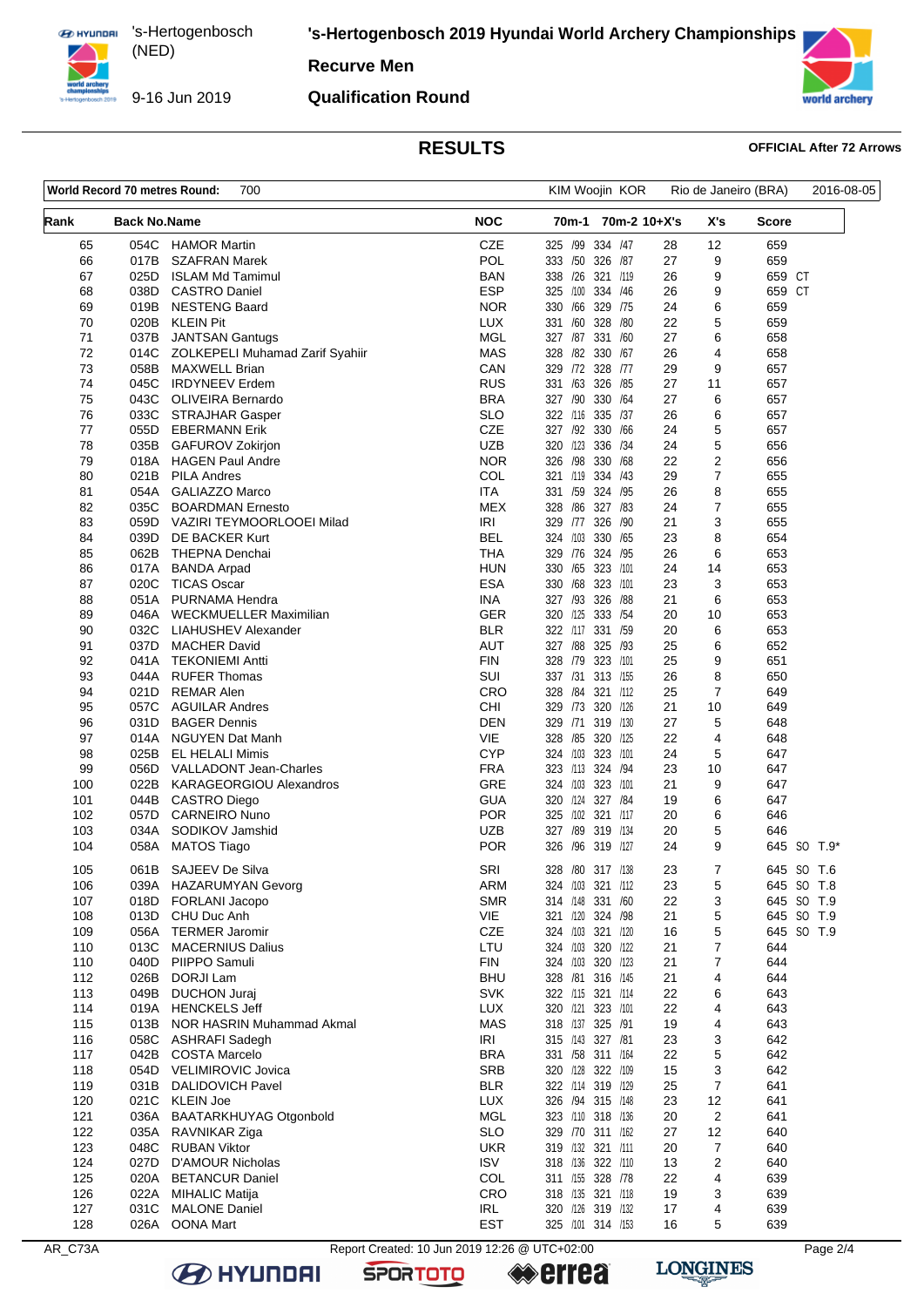9-16 Jun 2019

**'s-Hertogenbosch 2019 Hyundai World Archery Championships**

**Recurve Men**

### **Qualification Round**



# **RESULTS OFFICIAL After 72 Arrows**

| World Record 70 metres Round:<br>700 |                     |                                                        |                          | KIM Woojin KOR                         |              | Rio de Janeiro (BRA) | 2016-08-05              |            |  |
|--------------------------------------|---------------------|--------------------------------------------------------|--------------------------|----------------------------------------|--------------|----------------------|-------------------------|------------|--|
| Rank                                 | <b>Back No.Name</b> |                                                        | <b>NOC</b>               | 70m-1                                  | 70m-2 10+X's |                      | X's                     | Score      |  |
| 129                                  | 019C                | SIERAKOWSKI Kacper                                     | <b>POL</b>               | 327 /91 311 /160                       |              | 24                   | 8                       | 638        |  |
| 130                                  | 043D                | <b>KALAPURAYIL Rajan</b>                               | SUI                      | 316 /142 322 /108                      |              | 21                   | 7                       | 638        |  |
| 131                                  | 060D                | <b>SOITHONG Aitthiwat</b>                              | <b>THA</b>               | 320 /122 318 /135                      |              | 21                   | 6                       | 638        |  |
| 132                                  | 042A                | <b>NGAN Tung Chuen</b>                                 | HKG                      | 312 /150 326 /89                       |              | 21                   | 3                       | 638        |  |
| 133<br>134                           | 055A<br>024D        | STEFANOVIC Nikola<br>MOSESHVILI Jaba                   | <b>SRB</b><br>GEO        | 317 /139 320 /124<br>313 /149          | 324 /100     | 22<br>18             | 5<br>6                  | 637<br>637 |  |
| 135                                  | 038C                | BAASANKHUU Adiyasuren                                  | <b>MGL</b>               | 310 /161 326 /86                       |              | 17                   | 5                       | 636        |  |
| 136                                  | 012B                | NGUYEN Van Duy                                         | VIE                      | 319 /129 316 /140                      |              | 22                   | 13                      | 635        |  |
| 137                                  | 028C                | DANILA Andrei                                          | ROU                      | 320 /127                               | 315 /146     | 21                   | 8                       | 635        |  |
| 138                                  | 023D                | <b>MATAN Florante F.</b>                               | PHI                      | 323 /111 312 /158                      |              | 21                   | $\overline{7}$          | 635        |  |
| 139                                  | 056B                | <b>BEATOVIC Aleksandar</b>                             | <b>SRB</b>               | 316 /140 319 /132                      |              | 20                   | 4                       | 635        |  |
| 140                                  | 020D                | <b>KASPROWSKI Oskar</b>                                | POL                      | 311 /156                               | 324 /99      | 19                   | 4                       | 635        |  |
| 141                                  | 025A                | PKHAKADZE Lasha                                        | GEO                      | 318 /133 316 /143                      |              | 19                   | 6                       | 634        |  |
| 142                                  | 023A                | <b>ELDER Robert</b>                                    | <b>FIJ</b>               | 319 /130 315 /147                      |              | 19                   | 3                       | 634        |  |
| 143                                  | 053C                | RAFI ADIPUTRO Ryan                                     | INA                      | 307 /169                               | 327 /82      | 16                   | 10                      | 634        |  |
| 144                                  | 026C                | <b>PANAGI Constantinos</b>                             | <b>CYP</b>               | 326 /94                                | 307 /171     | 22                   | 15                      | 633        |  |
| 145                                  | 043A                | FLOSSBACH Thomas                                       | GUA                      | 314 /146 319 /131                      |              | 17                   | 6                       | 633        |  |
| 146                                  | 027C                | <b>TSHERING Kinley</b><br>DALPATADU Ravien             | <b>BHU</b><br>SRI        | 319 /131                               | 313 /157     | 14                   | 7                       | 632        |  |
| 147<br>148                           | 060A<br>040A        | ADRIAENSEN Ben                                         | <b>BEL</b>               | 317 /138 314 /150<br>312 /153 319 /127 |              | 21<br>17             | 6<br>$\overline{7}$     | 631<br>631 |  |
| 148                                  | 030A                | <b>FIRSAU Kiryl</b>                                    | <b>BLR</b>               | 310 /160 321 /115                      |              | 17                   | 7                       | 631        |  |
| 150                                  | 030C                | <b>HALSKOV Aske</b>                                    | DEN                      | 306 /172 323 /101                      |              | 16                   | 8                       | 629        |  |
| 151                                  | 029D                | <b>IEPURI</b> Ghenadi                                  | <b>ROU</b>               | 318 /133                               | 311 /163     | 16                   | 6                       | 629        |  |
| 152                                  | 029C                | ANDERSSON Jonathan                                     | <b>SWE</b>               | 323 /112 304 /177                      |              | 21                   | 5                       | 627        |  |
| 153                                  | 034D                | <b>BIZJAK Rok</b>                                      | SLO                      | 311 /154 316 /144                      |              | 20                   | 8                       | 627        |  |
| 154                                  | 031A                | <b>HRISTOV Yavor Vasilev</b>                           | <b>BUL</b>               | 306 /171                               | 321 /116     | 18                   | 5                       | 627        |  |
| 155                                  | 034B                | <b>ALVAREZ Luis</b>                                    | <b>MEX</b>               | 306 /170 320 /121                      |              | 20                   | 6                       | 626        |  |
| 156                                  | 024A                | <b>MORENO Luis Gabriel</b>                             | PHI                      | 314 /145 312 /159                      |              | 19                   | 2                       | 626        |  |
| 157                                  | 022D                | <b>FONG George Reade</b>                               | FIJ                      | 310 /159                               | 316 /142     | 18                   | 8                       | 626        |  |
| 158                                  | 040B                | SHAHNAZARYAN Vasil                                     | <b>ARM</b>               | 308 /166 315 /149                      |              | 12                   | 4                       | 623        |  |
| 159                                  | 058D                | PAINEVIL NAVARRO Juan                                  | CHI                      | 312 /152 311 /166                      |              | 11                   | 5                       | 623        |  |
| 160                                  | 028B<br>023C        | <b>ALOTAIBI Fares Mater</b><br>MESTVIRISHVILI Zurab    | <b>KSA</b><br>GEO        | 312 /151<br>305 /175 316 /141          | 310 /167     | 17<br>18             | 6<br>4                  | 622<br>621 |  |
| 161<br>162                           | 038B                | <b>BRUZIS Janis</b>                                    | LAT                      | 307 /167 314 /151                      |              | 15                   | 3                       | 621        |  |
| 163                                  | 032B                | <b>BANCHEV</b> Ivan                                    | <b>BUL</b>               | 315 /144                               | 306 /173     | 13                   | 5                       | 621        |  |
| 164                                  | 043B                | WAN Chun Kit                                           | HKG                      | 316 /141                               | 304 /179     | 12                   | $\overline{7}$          | 620        |  |
| 165                                  | 032A                | <b>CASPERSEN Morten</b>                                | <b>DEN</b>               | 305 /176 314 /152                      |              | 11                   | 5                       | 619        |  |
| 166                                  | 048A                | HURBAN JR. Vladimir                                    | <b>SVK</b>               | 307 /167                               | 311 /161     | 19                   | 6                       | 618        |  |
| 166                                  | 015D                | <b>SHANNY Itay</b>                                     | <b>ISR</b>               | 321 /118 297 /186                      |              | 19                   | 6                       | 618        |  |
| 168                                  | 033D                | ALOVIDDIN Abdulboriy                                   | UZB                      | 310 /158                               | 306 /175     | 14                   | 2                       | 616        |  |
| 169                                  | 032D                | <b>BYRNE Garrett</b>                                   | IRL                      | 306 /173 310 /168                      |              | 12                   | 5                       | 616        |  |
| 170                                  | 050C                | <b>DUCHON Miroslav</b>                                 | <b>SVK</b>               | 305 /176 311 /165                      |              | 11                   | 1                       | 616        |  |
| 171                                  | 029B                | <b>ARNOLD Bruce</b>                                    | <b>ISV</b>               | 309 /164 306 /174                      |              | 12                   | 4                       | 615        |  |
| 172                                  | 044C                | CHUI Chun Man                                          | <b>HKG</b>               | 314 /147 300 /183                      |              | 15                   | 5                       | 614        |  |
| 173                                  | 019D                | ABDELWAHAB Mahmoud                                     | <b>SUD</b>               | 309 /163 304 /176                      |              | 18                   | 7                       | 613        |  |
| 174<br>175                           | 036D<br>038A        | <b>DUBKEVICS Inars</b><br>SCHWEIGHOFER Julian          | LAT<br>AUT               | 304 /178 308 /170<br>309 /162 302 /181 |              | 15<br>16             | 5<br>4                  | 612<br>611 |  |
| 176                                  | 030D                | SJÖBERG Kaj                                            | <b>SWE</b>               | 295 /182 313 /156                      |              | 10                   | 2                       | 608        |  |
| 177                                  | 062C                | AHANGAMA VIDANALAGE Suneth Chandana Abeygunasekara SRI |                          | 290 /189 317 /139                      |              | 13                   | $\overline{\mathbf{c}}$ | 607        |  |
| 178                                  | 016D                | <b>SLIAUTERIS Modestas</b>                             | LTU                      | 288 /193 317 /137                      |              | 13                   | 3                       | 605        |  |
| 179                                  | 030B                | <b>TAYLOR Adam</b>                                     | <b>IRL</b>               | 292 /187 313 /154                      |              | 10                   | 4                       | 605        |  |
| 180                                  | 024B                | PERSAUD Devin                                          | GUY                      | 305 /174 297 /185                      |              | 16                   | 4                       | 602        |  |
| 181                                  | 042D                | <b>LOPEZ Jose Carlos</b>                               | <b>GUA</b>               | 299 /179 303 /180                      |              | 14                   | 4                       | 602        |  |
| 182                                  | 037A                | <b>BLAZE Davis</b>                                     | LAT                      | 290 /190 309 /169                      |              | 13                   | 3                       | 599        |  |
| 183                                  | 027B                | <b>OUN Hendrik</b>                                     | <b>EST</b>               | 292 /186 307 /172                      |              | 10                   | 4                       | 599        |  |
| 184                                  | 029A                | GUDJONSSON Gudmundur Orn                               | ISL                      | 308 /165 288 /190                      |              | 16                   | $\overline{\mathbf{c}}$ | 596        |  |
| 185                                  | 025C                | DE ABREU Wayne Gerald                                  | GUY                      | 289 /191 304 /178                      |              | 11                   | 1                       | 593        |  |
| 186                                  | 016C                | DAVID Areneo                                           | <b>MAW</b>               | 297 /180                               | 295 /187     | 10                   | 3                       | 592        |  |
| 187                                  | 018C                | MARTIN-ROBERTS Chayse                                  | <b>NZL</b>               | 291 /188 301 /182                      |              | 8                    | 2                       | 592        |  |
| 188<br>189                           | 017C<br>026D        | <b>BENITEZ Alejandro</b><br><b>ALSUBAIE Rashed</b>     | <b>PAR</b><br><b>KSA</b> | 311 /157 279 /197<br>295 /181          | 291 /189     | 8<br>15              | 2<br>4                  | 590<br>586 |  |
| 190                                  | 015B                | <b>KOVALEVSKIJ Adrianas</b>                            | LTU                      | 293 /185 293 /188                      |              | 11                   | $\mathbf 1$             | 586        |  |
| 191                                  | 041C                | <b>MARTIROSYAN Hamlet</b>                              | ARM                      | 288 /192 298 /184                      |              | 10                   | 2                       | 586        |  |
| 192                                  | 051C                | <b>DVORANI Edi</b>                                     | <b>KOS</b>               | 293 /184 286 /191                      |              | 15                   | 8                       | 579        |  |
|                                      |                     |                                                        |                          |                                        |              |                      |                         |            |  |

**B** HYUNDAI

AR\_C73A Report Created: 10 Jun 2019 12:26 @ UTC+02:00

**SPORTOTO** 

**errea** 

**LONGINES**